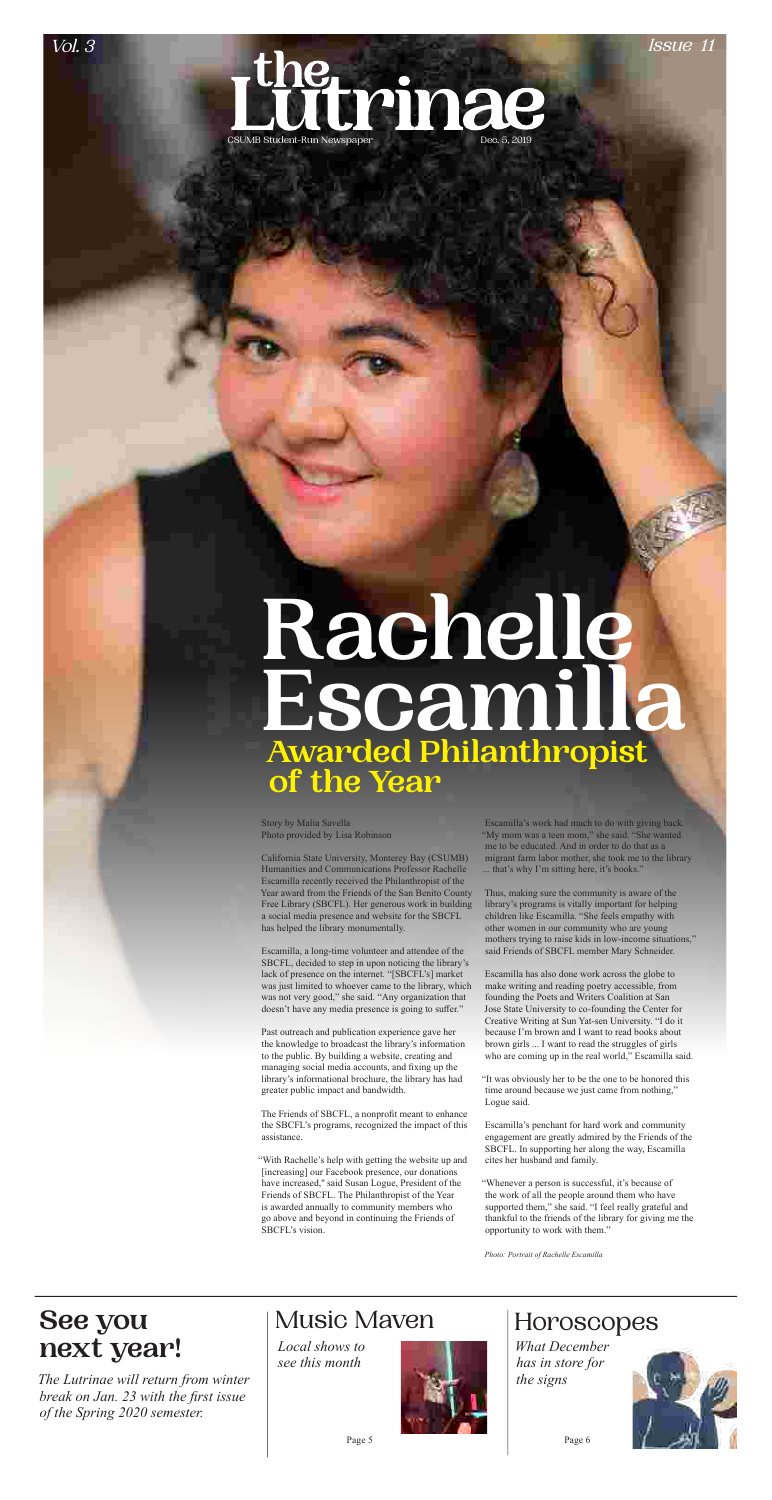12.5.19 thelutrinae.com

# **Campus**

*The Lutrinae* is a weekly campus newspaper covering CSUMB and its neighboring areas. Here at *The Lutrinae*, our goal is not only to educate and inform the public, but to entertain, to spark creativity, to encourage diversity of opinion, and to build a sense of community on campus and with the neighboring cities.

> *Editor-In-Chief* Jenna Ethridge editor@thelutrinae.com

*Production Manager* Mikko Mananghaya

> *Assistant Editor* Arianna Nalbach

*Advertising Manager* Sydney Brown

> *Webmaster* Carlos Estrada

*Distribution Manager* Madi Rapella

> *Adviser* Sara Gobets sgobets@csumb.edu

*Operations Manager* Monica Conner mconner@csumb.edu

### **The Staff** Vol. 3, Issue 11

### **Contact**

*Office Phone* 831.582.4066

*General Inquiries* thelutrinae@csumb.edu

*Advertising Services* advertising@thelutrinae.com

> *Mailing address* Wave Hall 100 Campus Center, Seaside, CA 93955

*Website* www.thelutrinae.com

@the\_lutrinae

*The Lutrinae* is a studentrun publication produced for the students of CSUMB. Opinions expressed herein do not necessarily reflect the views of *The Lutrinae*,



purposes: It is a training ground for students who wish to develop journalism skills and build their resume, and it is a forum for free expression of campus issues and news. *The Lutrinae* Editorial team will determine what to print and reserves the right to edit for libel, space, or clarity.

Advertising revenue supports *The Lutrinae* publication and events. Letter to the Editors should include first and last name and should be submitted via email. *The Lutrinae* reserves the right to reject any Letter to the Editor for any reason, and anonymous letters will not be published.





**Editorial** 

**Policy**

**Haley Graham** Communication design Freshman

"Cry, a lot. But seriously though — coffee."



**Christopher Santana**  Human communications Freshman

"I'm not really stressed because all my classes are general education right now. I only have two finals."



**Micah Iwata**  Communication design Junior

"Try to plan out your time, figure out how much you're spending on each class and prioritize. Take a deep breath and find time for yourself."

# rinae

# **How do you deal with finals stress?**

Otter Chatter by Arianna Nalbach



# **Box Office December Special**

The Box Office is celebrating December with a special offer of four movie tickets for only \$20. This offer will be available from 10 a.m. to 5 p.m. in room 109 in the Student Center on Dec. 6, as well as Dec. 13 and Dec. 20.

# **Open Mic Night**

Residential Housing Association is hosting Open Mic Night on Dec. 7 from 7 to 9 p.m. in the Black Box Cabaret. Students can attend for free with their Otter ID. Don't miss the last Open Mic Night of the Fall 2019 semester!

# **Coffee and Donuts**

The Alumni Association is providing students with free coffee and donuts from 5:30 to 7:30 p.m. on Dec. 10 in the Library Cafe. The offer is while supplies last, so get there early to get some brain food and fuel your way through finals!

# **Hot Cocoa to Go Go**

Free hot cocoa and apple cider will be distributed from noon to 2 p.m. on Dec. 11 in room 110 in the Student Center. The event is put on by the Otter Cross Cultural Center to help students warm up for finals!

# **Munch & Crunch**

Students can find extra study space at the Cooperative Learning Center in room 2125 from 9 a.m. to noon on Dec. 16. Tutoring will not be taking place at that time, but there will be a librarian on duty if students have any questions.

# **Campus events before finals**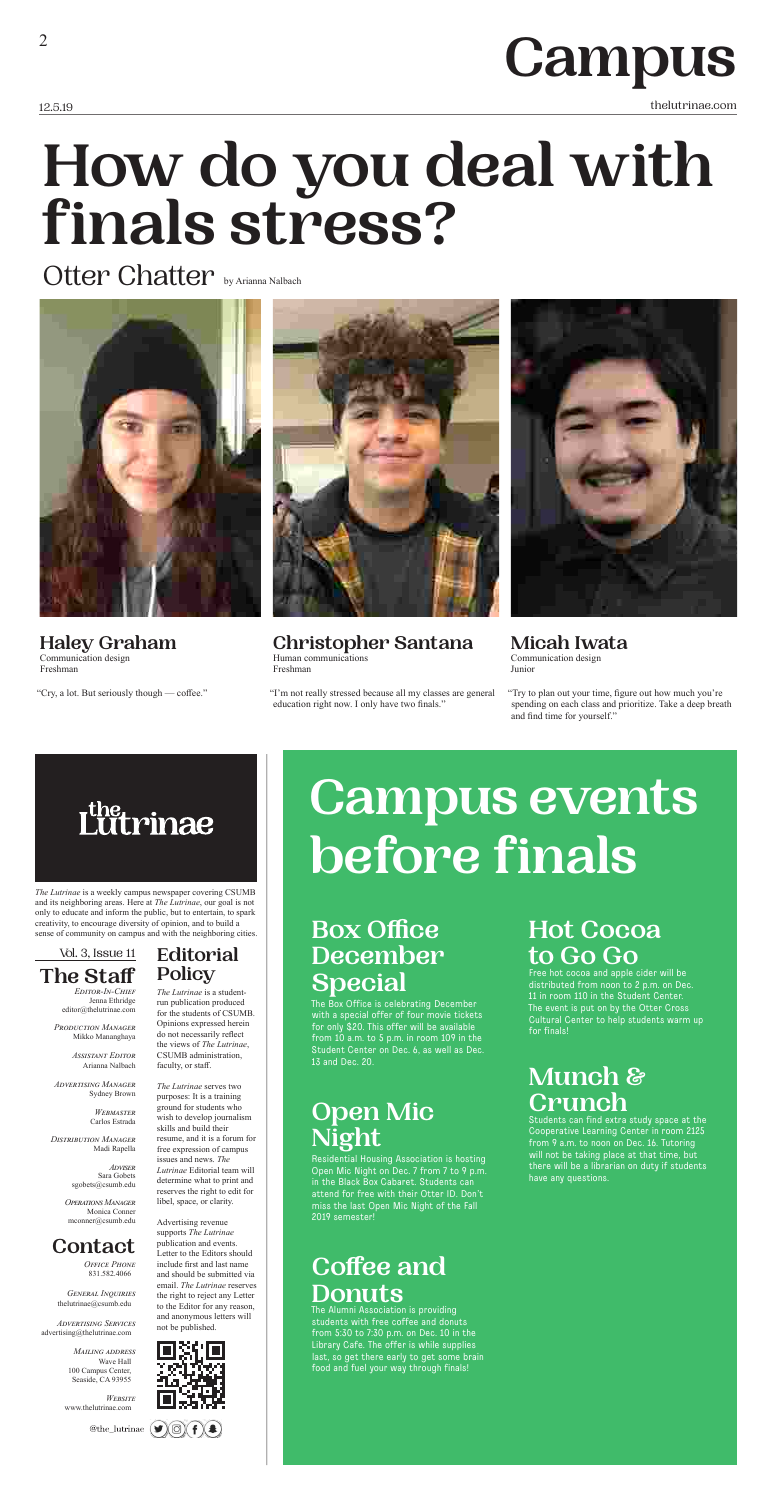# **Creative Works** Photography - Jellyfish You said My Name

12.5.19

Story by Arianna Nalbach

## **E.l.f**

Cruelty-free and vegan \$

E.l.f is arguably the most affordable and accessible makeup brand out there. They have a wide range of products that are loved by professional makeup artists, beauty gurus and more casual makeup users. Places to find it: Walmart, Target, Ulta, Walgreens, CVS, CSUMB bookstore and online

### **Cover FX**

Cruelty-free and vegan \$\$

Cover FX has high-performing, award-winning formulas that work great with all skin types. One of their bestsellers is their Power Play Foundation (\$44), which comes in 40 different shades to fit most skin tones.

Places to find it: Walmart, Ulta, Sephora and online

# **Axiology**

Cruelty-free and vegan

\$\$

For all the lipstick fiends, Axiology is a vegan brand that exclusively sells lip products. Axiology is a fairly new brand and just began selling in Sephoras. It originally started as an Etsy page and is now being sold in 90 stores worldwide.

Places to find it: Sephora and online

### **Kat Von D Beauty**

Cruelty-free and vegan

\$\$

Kat Von D's makeup is arguably one of the most well-known vegan brands. One of her bestsellers is the award-winning Tattoo Liner (\$20). She is also well known for her Everlasting Liquid Lipstick (\$20), which currently comes in 51 different colors. Places to find it: Sephora and online

## **EcoTools**

Cruelty-free and vegan

\$

EcoTools offers a large variety of makeup brushes, sponges and applicators. Not only are they completely cruelty-free and vegan, EcoTools also pride themselves on their products being made from recycled aluminum and plastic. On top of this, their packaging is made from 100 percent tree-free paper, they instead use a mix of 20 percent cotton and 80 percent bamboo fibers. Places to find it: Walmart, CVS, Walgreens, Target,

Ulta and online

### **NYX**

Cruelty-free and vegan

\$

NYX is another vegan brand that is very easy to find and afford. While slightly more expensive than E.l.f, they also offer a large range of products that feel high-end without the high-end cost attached.

Places to find it: Walmart, CVS, Walgreens, Target, Ulta, NYX stores and online

#### **Āether Beauty** Cruelty-free and vegan

\$\$\$

Āether Beauty is a new brand that was founded in 2018 and has already won awards for their products. As the brand is still fairly new, it only has a few eyeshadow pallets that each come with 12 unique shadows and cost \$58. While these are definitely on the pricier side, Āether Beauty promises that a portion of all sales go to environmental charities.

Places to find it: Sephora, Urban Outfitters, Nordstrom and online

#### **Covergirl** Cruelty-free

\$

As of November 2018, Covergirl has been a cruelty-free brand and no longer tests on animals. While not all of their products are vegan, Covergirl is the largest makeup brand to be completely cruelty-free.

Places to find it: Walmart, Walgreens, CVS, Target, Ulta and online

# **Anastasia Beverly Hills**

Cruelty-free \$\$

While not all of the Anastasia Beverly Hills products are vegan, as they use animal-derived products such as beeswax, they are 100 percent cruelty-free. Anastasia Beverly Hills is best known for their brow products and luckily, all of those products are vegan.

Places to find it: Ulta, Sephora, Nordstrom, Macy's and online

# **Wet n Wild**

Cruelty-free \$

Wet n Wild is a fully cruelty-free brand and has an extensive lineup of vegan products. While they aren't completely vegan yet, they are working toward making all of their products vegan. Until their products are fully vegan, they offer a list on their website that shows all of their vegan products.

Places to find it: Walmart, Walgreens, CVS Target, Ulta and online

## **Too Faced**

Cruelty-free \$\$

Best known for their award-winning Better Than Sex Mascara (\$25), Too Faced offers a variety of different products. All Too Faced products are high-quality and well worth the price. Plus, they're always scented based on the name of the product. Their Sweet Peach Eyeshadow Pallet (\$49) really smells like peaches. While not everything is vegan, they have a list on their website to show which products are vegan.

Places to find it: Ulta, Sephora, Nordstrom, Macy's and online

### **Tarte**

Cruelty-free \$\$

Tarte is well known for their internet-breaking Shape Tape Contour Concealer (\$27). Tarte is America's #1 concealer brand and for good reason. While some of their products are on the more expensive side, Tarte offers high-quality makeup that definitely puts the money to good use. Not all of Tarte's products are vegan, but they also offer a list of which products are vegan on their website.

Places to find it: Ulta, Sephora, Macy's and online

## **Urban Decay**

Cruelty-free \$\$

Urban Decay's award-winning All Nighter Setting Spray (\$33) is another must-have for any makeup lover. Many of Urban Decay's products are vegan and they are continuing to find vegan alternatives for products that aren't vegan yet. They mark which of their products are vegan on their website and have a tab to shop just for their vegan products.

Places to find it: Ulta, Sephora, Macy's, Nordstrom, JCPenny and online

### **Becca**

Cruelty-free \$\$\$

Becca's #1 bestseller is their Ultimate Coverage 24 Hour Foundation (\$44). It currently comes in 42 shades. Their Shimmering Skin Perfector Pressed Highlighter (\$38) is another best-seller and winner of the 2018 Influenster Reviewers' Choice award.

Places to find it: Ulta, Sephora, Nordstrom, Macy's

# **Animal-friendly makeup brands**

by Alaina Joleen

I looked at you from across the table You spoke to the room something about what you heard on the news But I didn't hear more than that I was so fixated on your face The consistency of the neatly shaved hair of your beard the outline of the shape of your jaw You didn't catch my eye the day I first saw you but something had changed since then I couldn't tell you what it was

So I watched you for the weeks following through the trimming of the hair living on your chin and when you removed that same hair completely I didn't recognize you I continued to watch you when that same hair grew back in the 2 weeks that followed just as consistent as before like it had never left I can't remember most of the words you ever said to me maybe because I didn't care maybe because the look in your eyes never matched the words that poured from your lips

And as I watched you and the weeks passed I knew that you were watching me too So I tried to do things better than I usually did out of fear that you might see my flaws I watched you when you weren't looking and I watched you watching me I did this for months until you said my name

you said my name wrong

by Arianna Nalbach

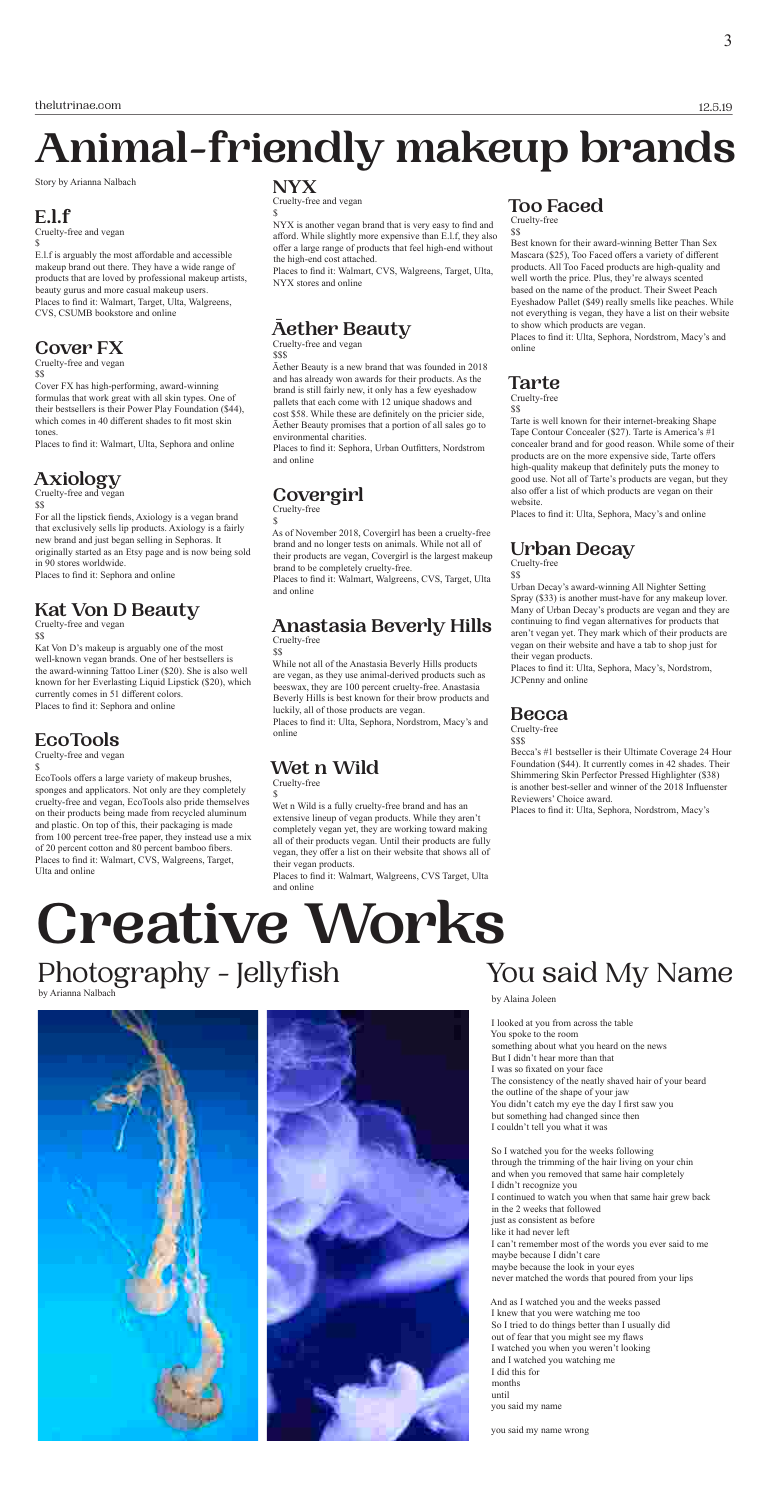# **Columns**

Story by Kristen Finley Photo courtesy of Cadillac Newsroom

Not too long ago, Cadillac showed the automotive world they've still got what it takes to make low displacement, high output V8's with the Blackwing engine. In all it's 4.2 liter glory, the mighty American block churned up 550 horsepower and 627 foot pounds of torque with two turbos. In the land of high output V8's, it wasn't earth shattering news - what was so special about it was the Blackwing being a Cadillac family recipe. They designed it themselves, to perch beautifully underneath the hood of the 2020 CT6-V.

It was highly anticipated according to James Gilboy with The Drive and many purists were excited to see a manufacturer make their own engines, though not all that glitters is gold in the car world. After sales took a long dive in the deep end (again), Cadillac had to make the difficult choice of axing the Blackwing before it had much of a chance to take off. After next year's CT6-V, there will be Blackwings singing in the dead of night.

Back when Cadillac first held the Blackwing in high regards and was rightfully proud, there was promise the world would see the Blackwing in other models - maybe it would be in their smaller SUV, the XT6 or the CT6-V's little brother, the CT5. Though, they were hit hard with a bad case of sales slump and had to reconsider their dreams. Gilboy reported that Motor Trend had a source from GM claim that after facing the hard facts, they will definitely not use the Blackwing in any more Caddy's.

That still leaves a burning question in the wind: what about Cadillac's other performance models? Will they turn to turbo six's like everyone else does? Or a twin turbo four? Thankfully, no. Cadillac confirmed that they will still make a performance oriented Escalade, though instead of the Blackwing like originally planned, they'll implant the LT4 engine seen in the Camaro ZL1. Which, by the way, may not be a bad alternative since it makes more power anyway. Instead of having two turbos, it's a supercharged 6.2 liter V8 that makes 650 hp and 650 ft lbs of torque. It's a sad end to the Blackwing, but as Gilboy pointed out, it's probably for the better.

Maybe the early demise will be good for Cadillac. Having a more powerful and reliable engine might be exactly what Cadillac needs to get sales where they want them. Regardless, I'm happy to know that Cadillac is making the right choice in going with the LT4.

# **A slump in sales effectively kills Cadillac's homemade Twin-Turbo V8**

By Jen Becker

After months of waiting, the holiday season is officially upon us - time to break out the Christmas socks and holiday cheer. I think Christmas time is the most wonderful time of the year, I love seeing all the lights and having all the fun gatherings.

On the uglier side of things, consumer purchases and waste skyrocket during this time. The hottest new toy or next internet trend is all everyone talks about. The number of fossil fuels that are sent into the air from all of those online orders and UPS drivers are insane. I want to share with you all some tips on how to have a truly "green" holiday with your loved ones.

Let's start with the big one: gifts. This one can be tricky, really think about if this item you want to buy for a friend or family member will actually use it. Do some research or even ask. Basically, have a conversation with someone about they want and how you can add value to their life.

Next will be wrapping them. Did you know that most wrapping paper isn't recyclable? After tearing through all of it, it's probably not reusable either. Try opting for fabric, paper bags you have lying around or newspaper.

Lastly, the parties. All the cute decorations and party favors are great and all, but what happens to them after? They probably get thrown away, so start small! Try bringing your own cup or plate.

# <sup>CC</sup> CONSUMER PURCHASES AND WASTE SKYROCKET **DURING THIS TIME. 33**

# **A green holiday** Verde!

*Photo: Take one last good look before it's gone - the Blackwing twin-turbo V8 that will live and die after being used in one model for one year.*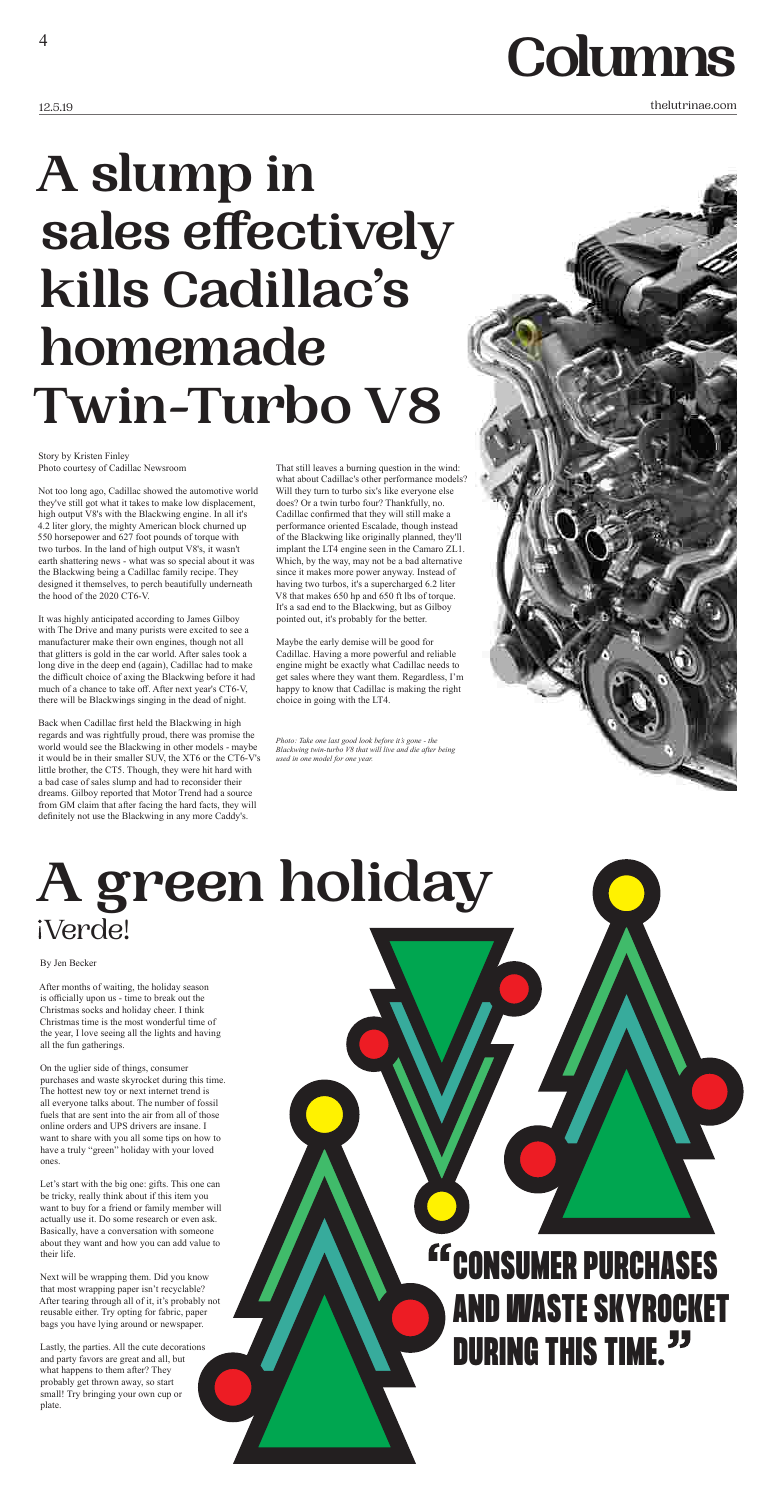thelutrinae.com

12.5.19

# **Columns**

Story and photos by Jenna Ethridge

Give the gift of concert tickets this holiday season! If you are staying on campus over winter break and are without plans, get into the spirit with these artists touring the Bay Area this month.

# **Angel Olsen**

will be performing in Oakland at the Fox Theater on Dec. 7 in support of her new album, "All Mirrors," released on Oct. 4.

### **The 1975, Mumford & Sons, The Raconteurs, and Of Monsters and Men**

**Omni** will be in Santa Cruz at The Catalyst on Dec. 12 and San Francisco at the Rickshaw Stop in San Francisco in support of their latest album, "Networker," released on Nov. 1.

will be performing at the SAP Center in San Jose during ALT 105.3's Not So Silent Night.

# **Upcoming concerts** Music Maven

# **DIIV and Froth**

are performing in Santa Cruz at The Catalyst on Dec. 7 and San Francisco at The Fillmore on Dec. 8. Their new album, "Deceiver," was released on Oct. 4.

# **The Aquadolls**  will be playing at The Catalyst in Santa Cruz on

Dec. 11.

Story by Arianna Nalbach Photos courtesy of David Ledesma

Freshman David Ledesma has just recently begun his tattoo journey. He got his first tattoo on Oct. 22 of this year. Ledesma's tattoo is fairly simple in style, but it holds a much deeper meaning to him.

"I have a silhouette of a redwood tree on my inner arm. Redwood forests were a happy place of mine during an otherwise unhappy period of time," he said.

Before getting his tattoo, Ledesma made sure to spend plenty of time researching different shops and artists so he was sure to be happy with his results.

"I thought about one for a while and I did a bunch of research on shops in the area. When I found the right place, I just had to have it done," he said.

Obviously, getting tattooed isn't the most comfortable experience. Depending on where someone is getting tattooed and

# **Tatted Otters: David Ledesma**

how high their pain tolerance is, it can just be a bit uncomfortable or it can be really painful.

"The tattoo process was super fun and extremely painful," Ledesma said. "It was interesting because I watched the tattoo be done, as I really wanted to see it. It was weird and amazing to see the needle moving on your skin and leave behind a piece of art. Overall, I'm very pleased and happy with it."

Even though it was a painful experience, it was definitely worth it for Ledesma, as he left the studio with something he was happy with. The pain that comes with getting tattooed is only temporary, while the art you get lasts a lifetime.

Ledesma isn't done with getting tattooed yet. He plans on getting at least one more tattoo in the future.

"I plan on getting an ocean related tattoo on my other arm," he said.





# **Grateful Shred**

will be performing on Dec. 19 at Felton Music Hall in Felton, as well as Dec. 20 and Dec. 21 at The Independent in San Francisco.

# **Portugal. The Man & Chicano Batman**

are ringing in the New Year at the Fox Theater in Oakland on Dec. 30 and Dec. 31.

Tickets for all of the shows mentioned are available on Ticketmaster, Stubhub and the artists' websites.



*Photos: The 1975 performs at Bill Graham Civic Auditorium in San Francisco on April 23.*

### **1776**

The first U.S. fraternity, Phi Beta Kappa, is formed at the College of William & Mary in Virginia.

#### **1848**

Former President James K. Polk confirms the discovery of gold in California, triggering the Gold Rush of 1849.

# **1933**

The 21st amendment is ratified, repealing the 18th amendment and ending prohibition in the U.S.

# **1955**

Rosa Parks begins the bus boycott in Montgomery, Alabama that lasted 381 days.

### **1957**

New York City is the first U.S. city to legislate against racial and religious discrimination in the housing market with the Fair Housing Practices Law.

# **1968**

The Rolling Stones release "Beggar's Banquet," featuring "Sympathy for the Devil."

# **1973**

Paul McCartney and Wings release "Band on the Run" in the U.S.

**1974**

The Seattle Seahawks football team forms, joining the NFL.

#### **2012**

A magnitude 5.6 earthquake strikes South Korea, killing eight people and injuring 12.

# **2018**

CO2 emissions increase by 2.7 percent, reaching an all-time high, as reported by the Global Carbon Project.

# **This day in history: Dec. 5**